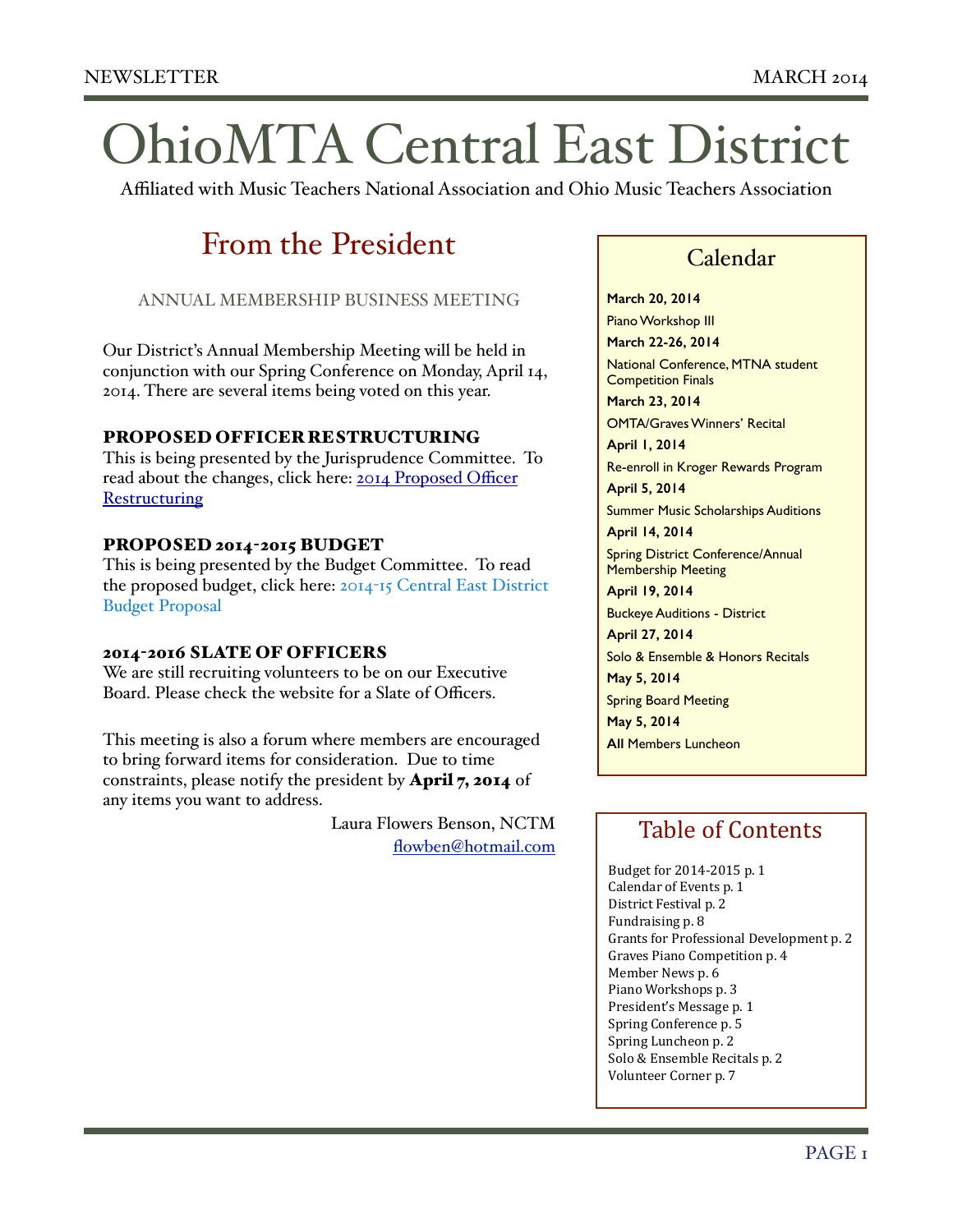### Solo & Ensemble Recitals & Honors Recital

The next Solo and Ensemble Recitals & the Honors Recital are scheduled for Sunday, April 27, 2014, at Graves Piano & Organ Co. Be sure to get your registrations and participation fees (fees only for the Solo & Ensemble Recitals) in by Thursday, April 17, 2014 (postmarked). The recitals are open to students of all members who have studied for at least one year. They are a great performance opportunity for any well-prepared student, and the perfect chance for them to hear other fine students from our district. The Honors Recital features the winners of the OhioMTA scholarships and Buckeye Auditions competition winners. It is a wonderful opportunity to hear them all perform in this setting.

Details can be found in the Directory and on our website, www.ceomta.org/student-events/ student-solo-ensemble-recitals: . Please contact Dr. Caroline B. Salido-Barta, Chair, at 614-751-9665 or

thepianoartsstudio@yahoo.com, with additional questions.

# Grant \$\$ Available

The Central East District is offering professional development grants for 2014, including new funding donated by the Beverly A Rawles Fund. Applications are due by May 30, and awards will be announced the following week. Consider what you need to take your teaching to the next level and put together a plan. Grants can cover fees for workshops and educational conferences, or the cost of studying with a master teacher or expert in an area of special interest. Highest consideration is given to applicants who show how their teaching will be directly enriched through their proposed plan.

The Directory includes detailed requirements and suggestions for submitting your application. Be sure to take advantage of this important opportunity! Questions may be directed to Naomi Hoyt, Chairman of Grants for Professional Development. (614) 558-3548 or naomibhoyt@yahoo.com.

# SPRING LUNCHEON

### SPRING MEMBERSHIP LUNCHEON - ALL MEMBERS INVITED!

The luncheon will be held on Monday, May 5. We will meet at 12 noon in the Global Cafe at Westerville Christian Church (471 East College Avenue in Westerville). New members and retired teachers will be recognized during the luncheon; if you are retiring or know a member that is, please let Susan Treer know. Non-member guests are welcome to attend, so bring a friend. Two things you need to do to prepare for the luncheon: 1) RSVP by Monday, April 28 to Susan Treer caribou06@sbcglobal.net or 614-316-1019; and 2) Sign up to bring a salad or dessert.

- Susan Treer, Membership Chairman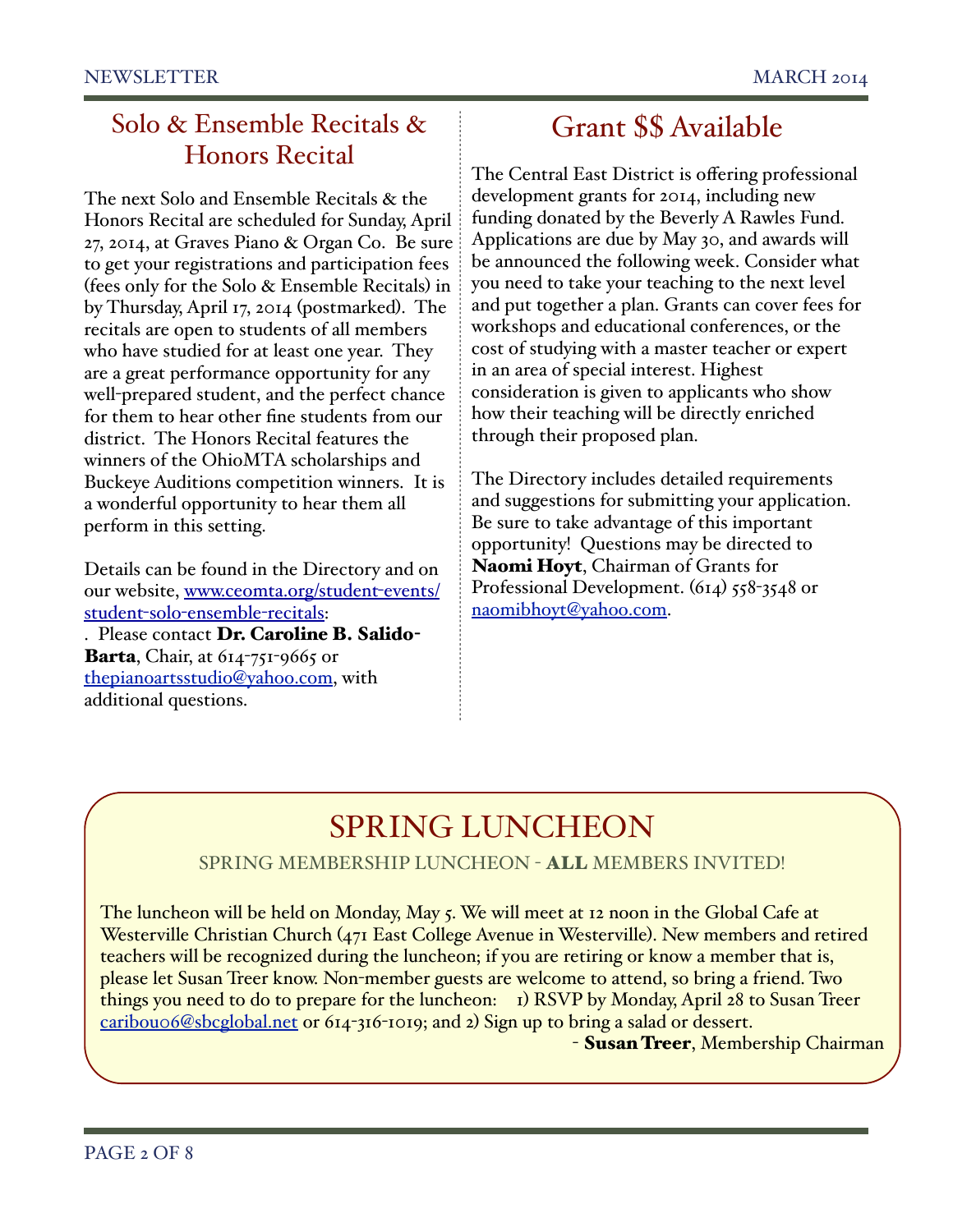# Piano Workshops

#### **CEOMTA Piano Workshop III and OWU Solo Piano Recital & Master Class**

As one of the laureates in the 1992 National Piano Competition of China, **GUAN Chang-xin** has launched a nation-wide concert tour, including appearances with orchestras and multi-disciplinary collaborations. Mr. Guan entered the Music School of Texas Christian University with scholarship and served as Departmental Artistic Assistant. After winning the 8th Martin Memorial Piano Competition, Mr. Guan earned another master's degree in piano performance. Not only is Mr. Guan a gifted soloist, he is also an enthusiastic ensemble musician. As an experienced instructor, Mr. Guan has been invited to teach and perform at different music institutions and festivals in China, the U.S. and in Europe. Many of his students have won national and international piano competitions and scholarships to study at world-class institutions. He has also served as adjudicator in competitions such as Kawai, Yamaha, Steinway. Mr. Guan is currently an associate professor of piano and the foreign exchange coordinator in piano department at the China Conservatory of Music in Beijing.

#### **CEOMTA Piano Workshop**

*Care About the Grade of Your Performance? Then Grade Your Own Practice* Thursday, March 20, 2014**,** 10 am – 12 noon Graves Piano & Organ Company Recital Hall For more information, visit: http://www.ceomta.org/teacher-events/piano-workshops/piano-workshop-with-guan-chang-xin

#### **OWU Guest Solo Piano Recital and Master Class**

Wednesday, March 19, 2014, at 7:30 (piano recital) Thursday, March 20, from 4:15 to 6:15 (piano master class) Ohio Wesleyan University, Department of Music, Jemison Auditorium

Solo Recital program will feature Schubert's *Four Impromptus, D.899/Op.90*, Chopin's *Four Scherzi,* and music by Copland and Chinese composer Wang-hua CHU

*All events are free to the public* 

Submitted by Dr. Gulimina Mahamuti, NCTM Part-time Assistant Professor of Piano at Ohio Wesleyan University Piano Workshop Chair of CEOMTA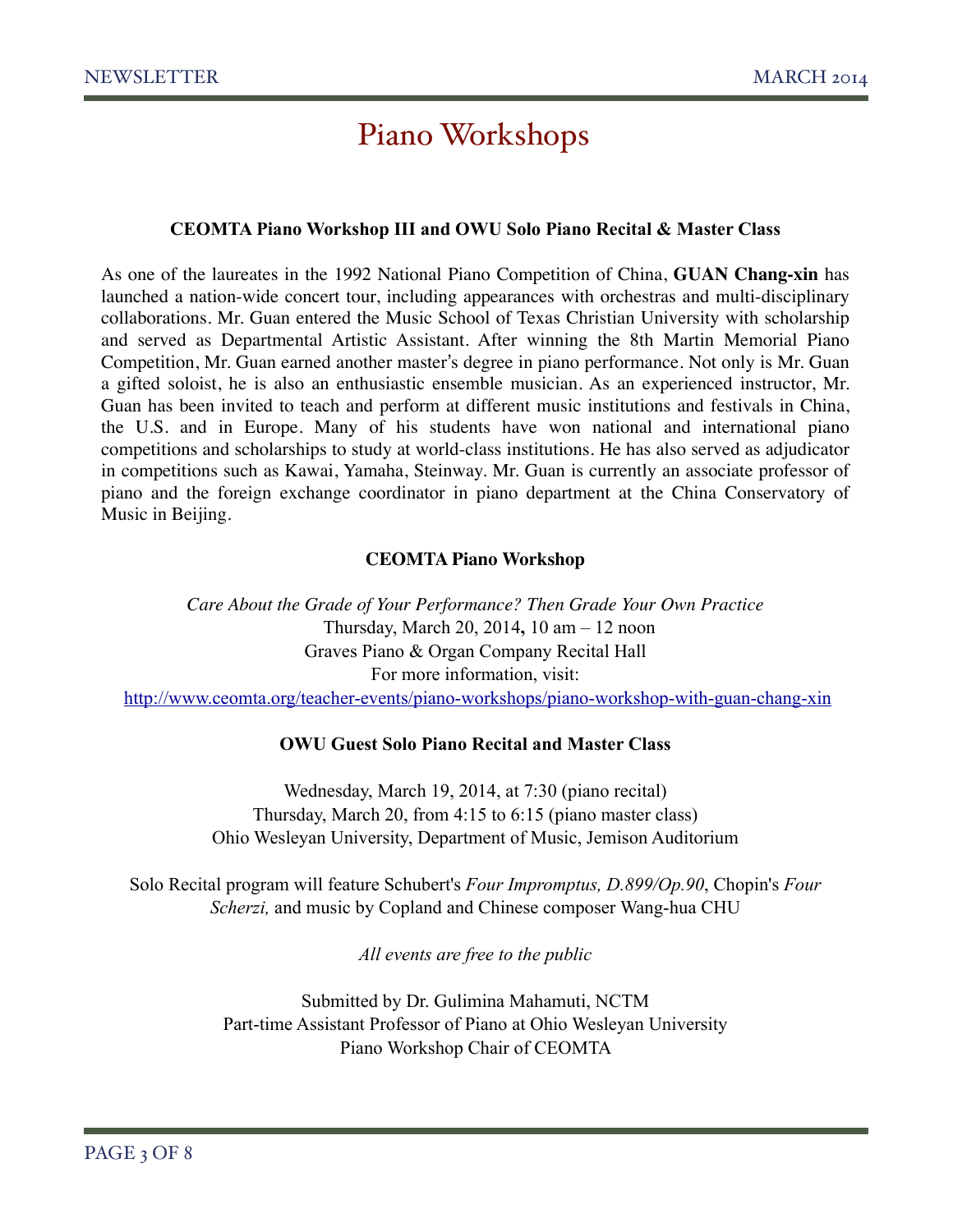### 2014 OhioMTA Central East District/Graves Solo and Ensemble Competition Winners' List

| ELEM.<br><b>SOLO</b>          | <b>STUDENT</b>     | <b>TEACHER</b>     | ELEM.<br><b>DUET</b>         | <b>STUDENT</b>            | <b>STUDENT</b>  | <b>TEACHER</b>                     |
|-------------------------------|--------------------|--------------------|------------------------------|---------------------------|-----------------|------------------------------------|
| 1st Place                     | Alex VanBibber     | Mary Craig Powell  | 1st Place                    | Jonathan Luo              | Ashley Cai      | Benita Tse-Leung                   |
| 2nd Place                     | Cecilia Martin     | Kathleen Sadoff    | 2nd Place                    | Danna Long                | Cecilia Martin  | Kathleen Sadoff                    |
| 3rd Place                     | Ashley Cai         | Benita Tse-Leung   | НM                           | Rikki Claire Kahn-<br>Yee | Kevin Wang      | Tianshu Wang                       |
| 4th Place                     | Jonathan Luo       | Benita Tse-Leung   |                              |                           |                 |                                    |
| Honorable<br>Mention          | Ihsan Akkus        | Ella Karasik       |                              |                           |                 |                                    |
| Honorable<br>Mention          | Alan Wang          | Nina Polonsky      |                              |                           |                 |                                    |
| JR. SOLO                      | <b>STUDENT</b>     | <b>TEACHER</b>     | JR. DUET                     | <b>STUDENT</b>            | <b>STUDENT</b>  | TEACHER                            |
| 1st Place                     | Ashley Au          | Ida Goldberg       | 1st Place                    | Alan Ding                 | Minjue Wu       | Nina Polonsky                      |
| 2nd Place                     | Minjue Wu          | Nina Polonsky      | 2nd Place                    | Meiyan<br>Timberlake      | Andrew Xiao     | Gulimina Mahamuti                  |
| 3rd Place                     | Abhijit Devalapura | Kathleen Sadoff    | <b>HM</b>                    | Jason Lin                 | Emily Ghazarian | Gulimina Mahamuti                  |
| 4th Place                     | Sarah Wang         | Nina Polonsky      |                              |                           |                 |                                    |
| НM                            | <b>Emily Qian</b>  | Ella Karasik       |                              |                           |                 |                                    |
| НM                            | Asya Akkus         | Ella Karasik       |                              |                           |                 |                                    |
| <b>SENIOR</b><br>SOLO         | <b>STUDENT</b>     | <b>TEACHER</b>     | <b>SENIOR</b><br><b>DUET</b> | <b>STUDENT</b>            | <b>STUDENT</b>  | <b>TEACHER</b>                     |
| 1st Place                     | Xinzhu Ma          | Tianshu Wang       | 1st Place                    | Maksym Mahlay             | Isabel Wang     | Sean Schulze                       |
| 2nd Place                     | Joseph Vaz         | Richard Van Dyke   | 2nd Place                    | Derek Shu                 | Michael Shu     | Jackson Leung                      |
| 3rd Place                     | Josiah Talampas    | Pamela Yarnell     | HM                           | Allison Kao               | Elizabeth Ye    | Ella Karasik                       |
| 4th Place                     | Katherine Guan     | Mary Craig Powell  |                              |                           |                 |                                    |
| HM                            | Charles Zhang      | Nina Polonsky      |                              |                           |                 |                                    |
| НM                            | Sophia Sobolev     | Nina Polonsky      |                              |                           |                 |                                    |
| <b>YOUNG</b><br><b>ARTIST</b> | <b>STUDENT</b>     | <b>TEACHER</b>     | <b>ADULT</b><br><b>DUET</b>  | <b>STUDENT</b>            | <b>STUDENT</b>  | <b>TEACHER</b>                     |
| 1st Place                     | Rui Wang           | Tianshu Wang       | 1st Place                    | Yoonsook Song             | Eunhye Lee      | Youmee Kim /<br>Christopher Fisher |
| 2nd Place                     | Liguang Zhou       | Christopher Fisher | 2nd Place                    | Rui Wang                  | Yuan Wang       | Tianshu Wang                       |
| HM                            | Karen Zhang        | Eugene Pridonoff   |                              |                           |                 |                                    |
| HM                            | Ho Tung Poon       | Jackson Leung      |                              |                           |                 |                                    |

Also…&

Abhik Mazumder (Suzanne Newcomb) received an Honorable Mention at the MTNA East Central Division Competition in the Junior Piano Solo category.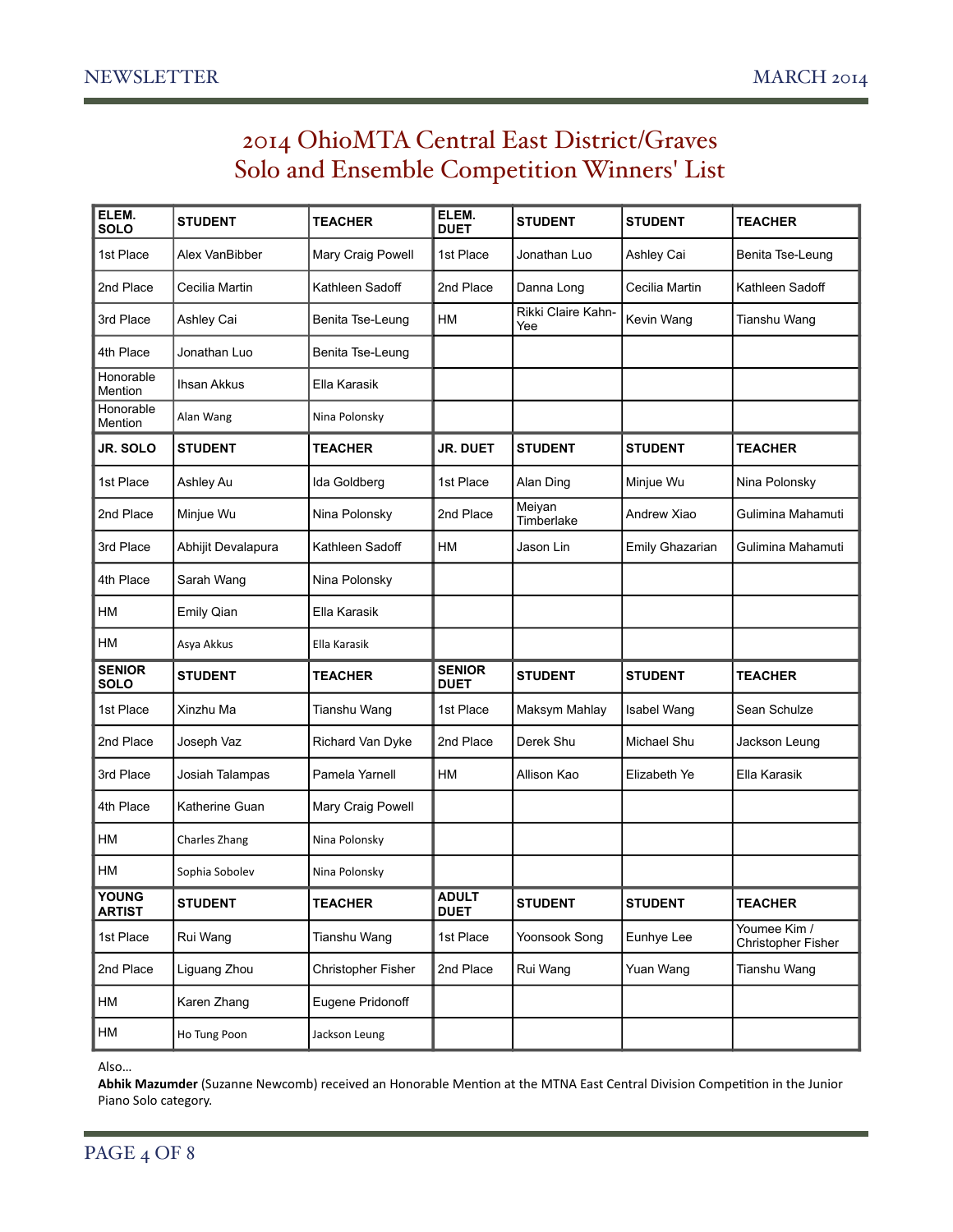# Spring Conference

Date: Monday, April 14, 2014 Location: Graves Piano and Organ Company Time: 9:15 a.m. - Registration ! ! 9:30 a.m. - Program Begins

### Program Annual Membership Business Meeting

### Kamile Geist, Guest Speaker

Please check the CEOMTA website for more information about the program. www.ceomta.org/teacher-events/conferences/district-spring-conference

# We Need You!

Your help is needed to continue to make the Central East District a vibrant community for music teachers and students in Central Ohio. Volunteers are still needed to fill positions on the for the 2014-16 term. Please contact Susan Treer, Vice President of Member Services and Chair of the Nominating Committee, for more information. caribou06@sbcglobal.net or 614-316-1019

# District Festival Shines!

The 2014 CEOhioMTA District Festival was a great success. The event was held on Saturday, February 23rd at Capital University. There were 178 students of piano and strings performing in 12 recitals throughout the day. District Festival would not be possible without the great help of our wonderful volunteers. Thank you for helping to make this event possible!

- Jennifer Stadler, Festival Chairperson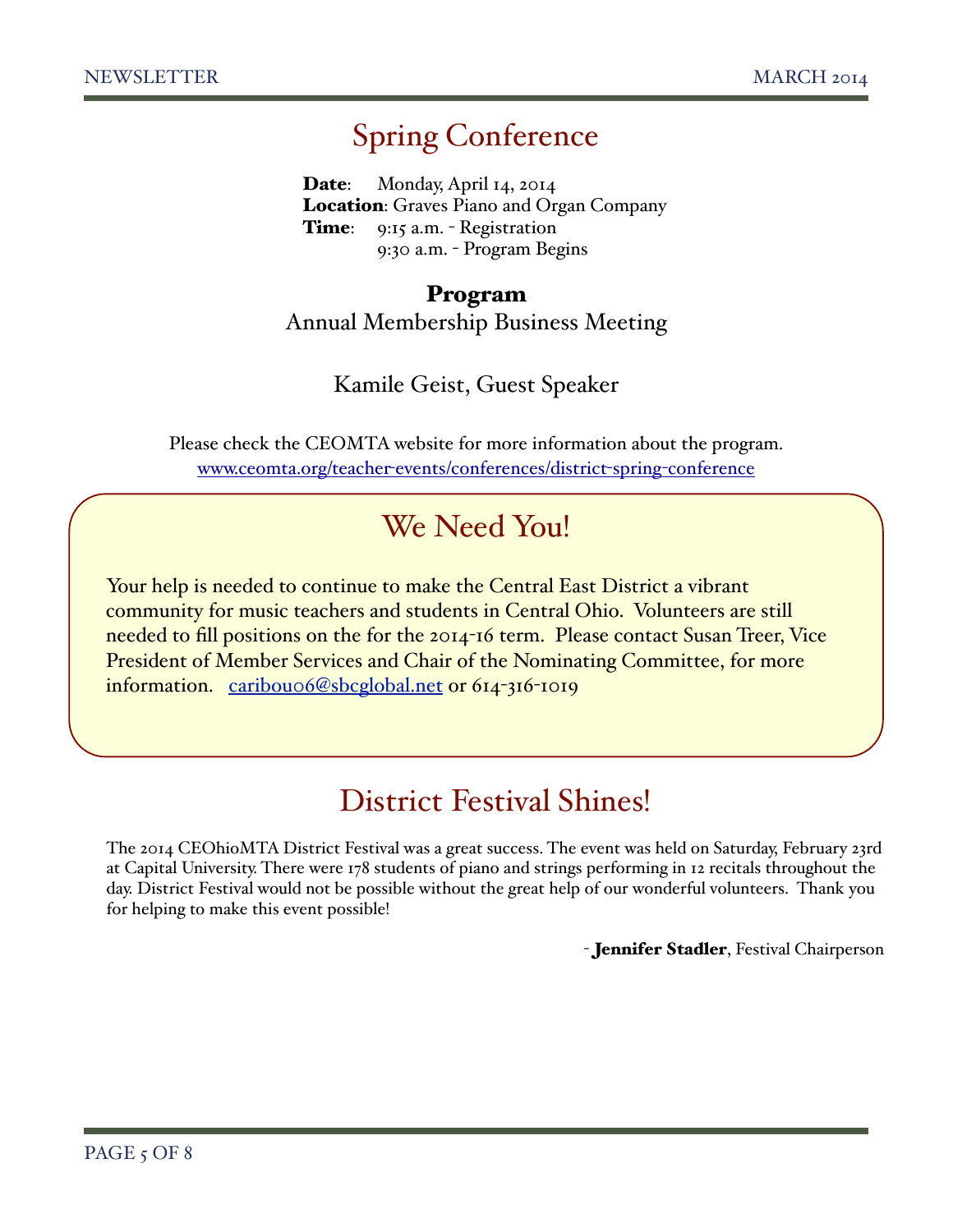MEMBER NEWS

### Congratulations to Melissa Robol, NCTM

who has been chosen as

### Central East District

### 2014 Nationally Certified Teacher of the Year!

Congratulations to Melissa Robol, the Central East District 2014 Independent Certified Teacher of the Year! Melissa was nominated by fellow members and is being honored for her dedication to teaching as well as her service to the district and to the music community.

Melissa served on the district board as 2009, 2011, and 2013 Pianorama co-chairman. She has also chaired Out and About since 2008, establishing *Sound of Mind and Body*, a public service performance opportunity for students at Riverside Hospital.

Public service through music has been an important theme in Melissa's life. She has performed for many civic and community groups and charitable organizations. She donates her time at the Ohio School for the Blind, teaching piano students and serving as an aid for the marching band. She also started a program called *Heroes in Harmony*, which provides recreational group piano lessons for military veterans.

Melissa is a registered Suzuki piano teacher and taught at the Capital University Community School. Since the school closed in 2007, she has maintained a private studio in her Worthington home and is a church pianist.

We are excited to recognize Melissa Robol for her accomplishments and service.

~Carol Rein, NCTM

### DIRECTORY UPDATES

Please update your Directory with the following changes as of March 2014. Cut out and paste on the blank page of your Directory.  $\sim$  **Susan Treer**, Membership Chair

Linggang Lu 1611 South Bradford Drive Glendora, CA 91740 (626) 532-0608 lingln94@gmail.com

Isaac H. Wade Halligan Avenue Worthington, OH 43085 (614) 781-1664 isaac.wade@otterbein.edu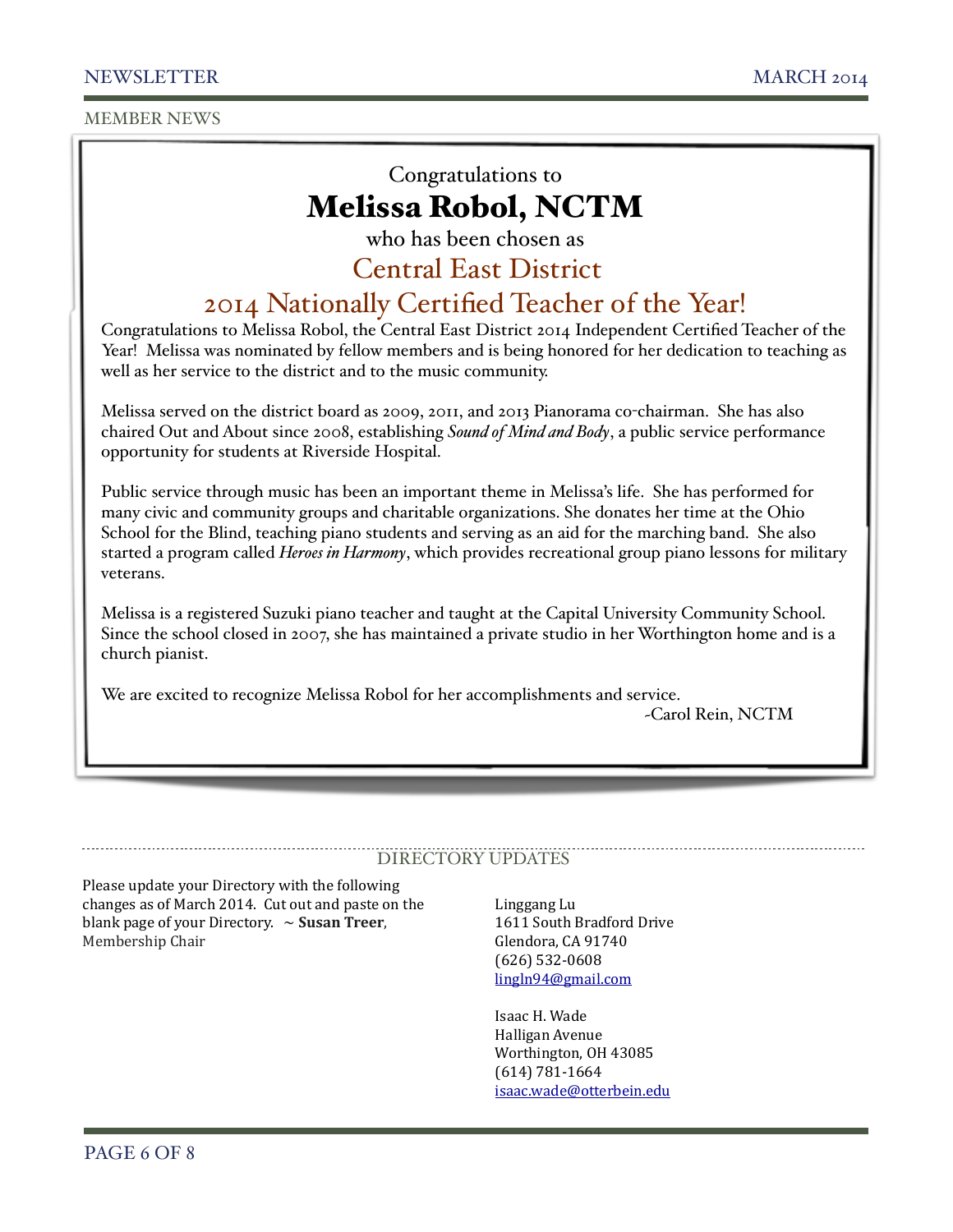# Volunteer Corner - Thank you!

Volunteers do not necessarily have the time; they just have the heart. ~Elizabeth Andrew

The Central East District of OhioMTA relies on many volunteers to make events run smoothly. Without their assistance, we could not offer the opportunities for students, teachers and the community that make us an outstanding MTA. This column is dedicated to honoring the teachers, students, parents and community members that have assisted our organization in recent months. Please notify us if your name has been inadvertently omitted. It is our intention to include every volunteer.

The following people have generously donated their time and talents to make our events some of the best Ohio has to offer:

#### District Festival:

Cynthia Adams Ejiela Agi Lizbeth Atkinson Monica Beatty Jane Bell Deborah Bradshaw Janice Cook Wallace Kittredge Linda Lusch Tanya Matsuda Rachel Mills Olena Mladenova Meredith Needham Suzanne Newcomb Caryl Palmer Bruce Piper Allan Roth Jennifer Stadler, Chair Bernice Tamkin Carol Thompson Katherine Wolfe

#### Graves Competition:

Cynthia Adams Lizbeth Atkinson, Chair Sue Ellen Beachler Laura Benson Juliana Bibawy Pauline Fritz Linda Lusch Rachel Mills Caryl Palmer Bruce Piper Megan Colleen Rainey Carol Rein Liarose Rishell Allan Roth Sally Sansbury Susan Treer Bernice Tamkin Trey Willis

Nobody can do everything, but everyone can do something. ~Author Unknown